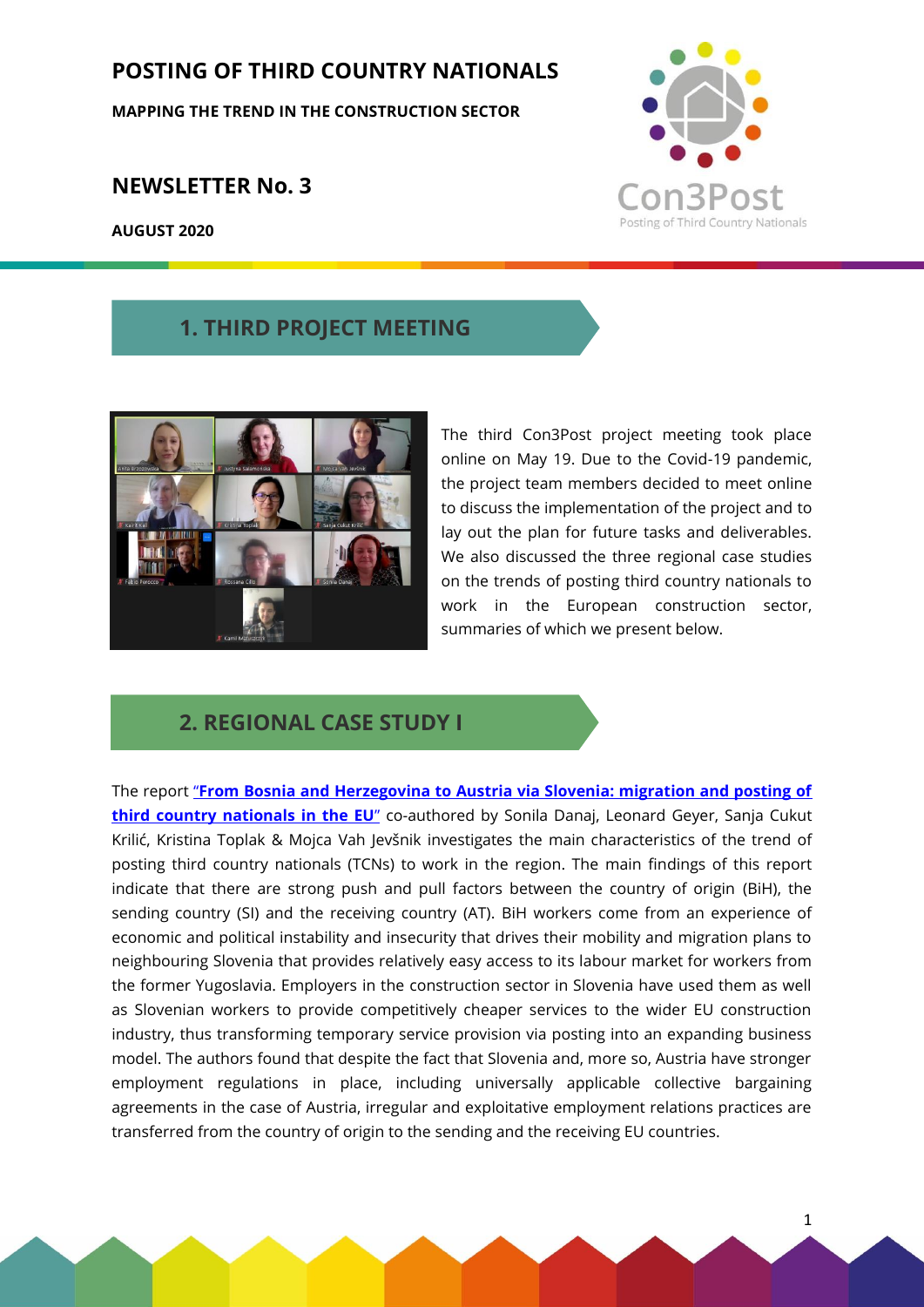

## **3. REGIONAL CASE STUDY II**

As pointed out by Rossana Cillo, the author of the report "**[From Morocco and Tunisia to](http://www.migracje.uw.edu.pl/publikacje/regional-case-study-from-morocco-and-tunisia-to-belgium-via-italy-migration-and-posting-of-third-country-nationals-work-package-3-2/)  [Belgium via Italy: migration and posting of third country nationals](http://www.migracje.uw.edu.pl/publikacje/regional-case-study-from-morocco-and-tunisia-to-belgium-via-italy-migration-and-posting-of-third-country-nationals-work-package-3-2/)"**, the employment of third country national (TCN) posted workers in the Belgian construction sector has opened a new phase of the downward competition among workers, involving both domestic workforce and workers from the European Union who have been employed as posted workers for many years. Belgian companies have adopted a business model which tends to increase flexibility and decrease labour costs by means of using posting streams involving Italian construction companies. Italian sending companies offer lower costs and greater flexibility, due to the availability of a large reserve of skilled and unskilled workers who lost their jobs in the construction sector because of the 2008 economic crisis. Moreover, TCN posted workers are often under blackmail because of their precarious migratory status and/or their economic vulnerability.

### **4. REGIONAL CASE STUDY III**

The report "**[From Ukraine to Finland and Estonia via Poland: Migration and posting of third](http://www.migracje.uw.edu.pl/publikacje/regional-case-study-from-ukraine-to-finland-and-estonia-via-poland-migration-and-posting-of-third-country-nationals-work-package-4/)  [country nationals](http://www.migracje.uw.edu.pl/publikacje/regional-case-study-from-ukraine-to-finland-and-estonia-via-poland-migration-and-posting-of-third-country-nationals-work-package-4/)**" co-authored by Kairit Kall, Anita Brzozowska, Nathan Lillie, Kamil Matuszczyk and Justyna Salamońska highlights severe regulatory challenges related to the phenomenon of posting in the region. These include posted third country nationals (TCNs) being exposed to multiple vulnerabilities that are even more extreme than intra-European Union posted workers are usually exposed to. The authors argue that, although posting of TCNs happens for a variety of reasons (including labour market disparities between the sending and receiving countries, established migration routes and ever increasing migration industry), there is also clear evidence that some companies are trying to gain competitive advantage by avoiding inspections and by opting out of more expensive and difficult ways of hiring migrants. This can stem from the availability of less demanding TCN workers, and the possibility to hire them via complex corporate constructions which shield employers from liability for violations and inspections.

# **5. THE UPCOMING ACTIVITIES**

A **comparative report** based on the regional reports' findings with recommendations for national and EU level authorities is forthcoming. Moreover, partners are preparing three regional **policy briefs** with multi-stakeholder recommendations that will be widely distributed in autumn 2020. Main findings will be presented at the **final international conference** which the Con3Post team will organise in the second part of 2020.